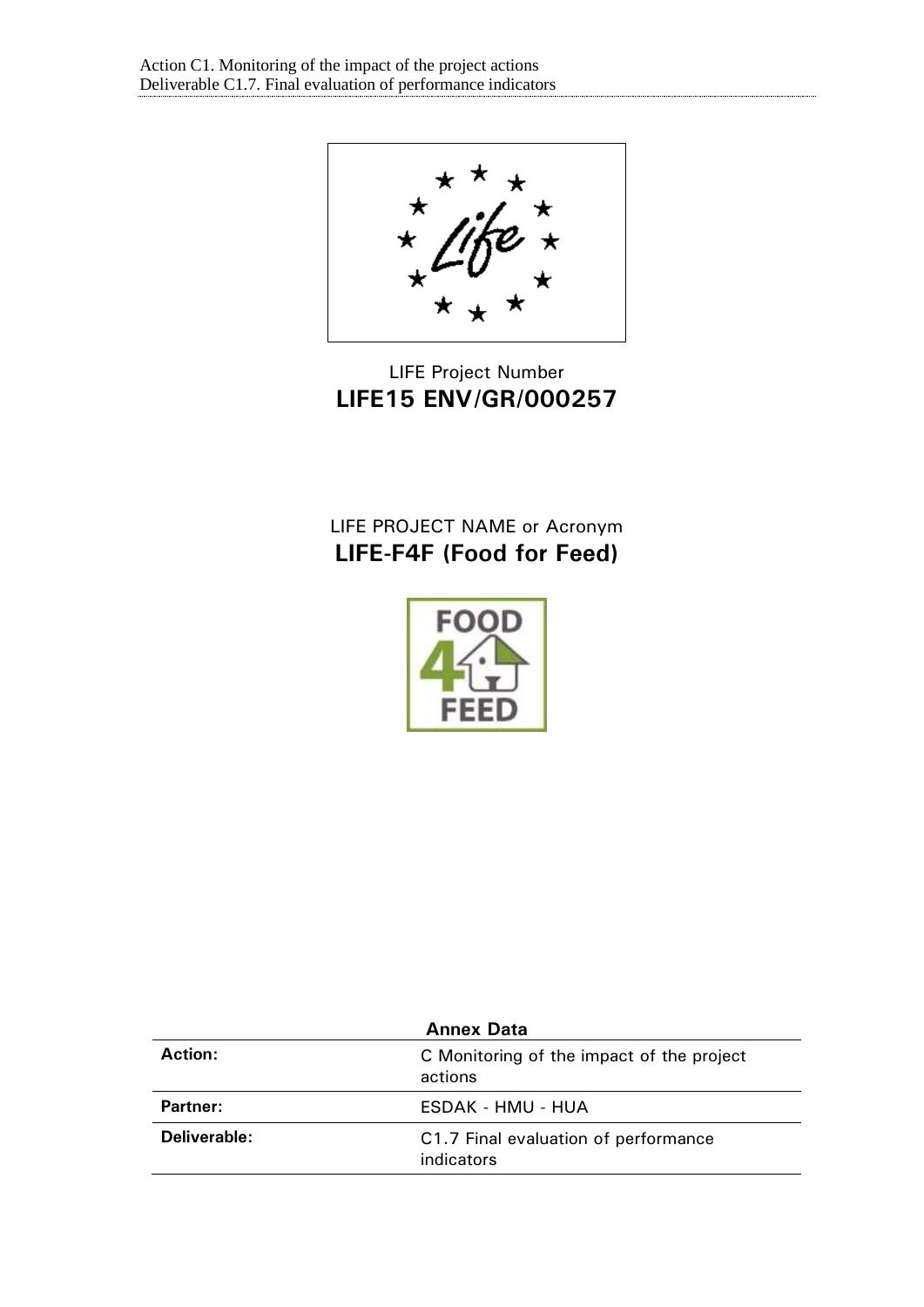# Table of contents

| 1 <sup>1</sup> |      |                                                                                           |  |
|----------------|------|-------------------------------------------------------------------------------------------|--|
|                | 1.1. |                                                                                           |  |
|                | 1.2. |                                                                                           |  |
|                | 1.3. |                                                                                           |  |
|                | 1.4. |                                                                                           |  |
|                | 1.5. | IMPLICATION OF NGO (MANDATORY) INCLUDING INTERVENTIONS SUPPORTING EU ENVIRONMENTAL AND/OR |  |
|                |      |                                                                                           |  |
|                | 1.6. | INFORMATION AND AWARENESS- GENERAL PUBLIC REACHED AND/ OR MADE AWARE OF  8                |  |
|                | 17   |                                                                                           |  |
|                | 1.8. |                                                                                           |  |
|                | 1.9. |                                                                                           |  |
| 2.             |      |                                                                                           |  |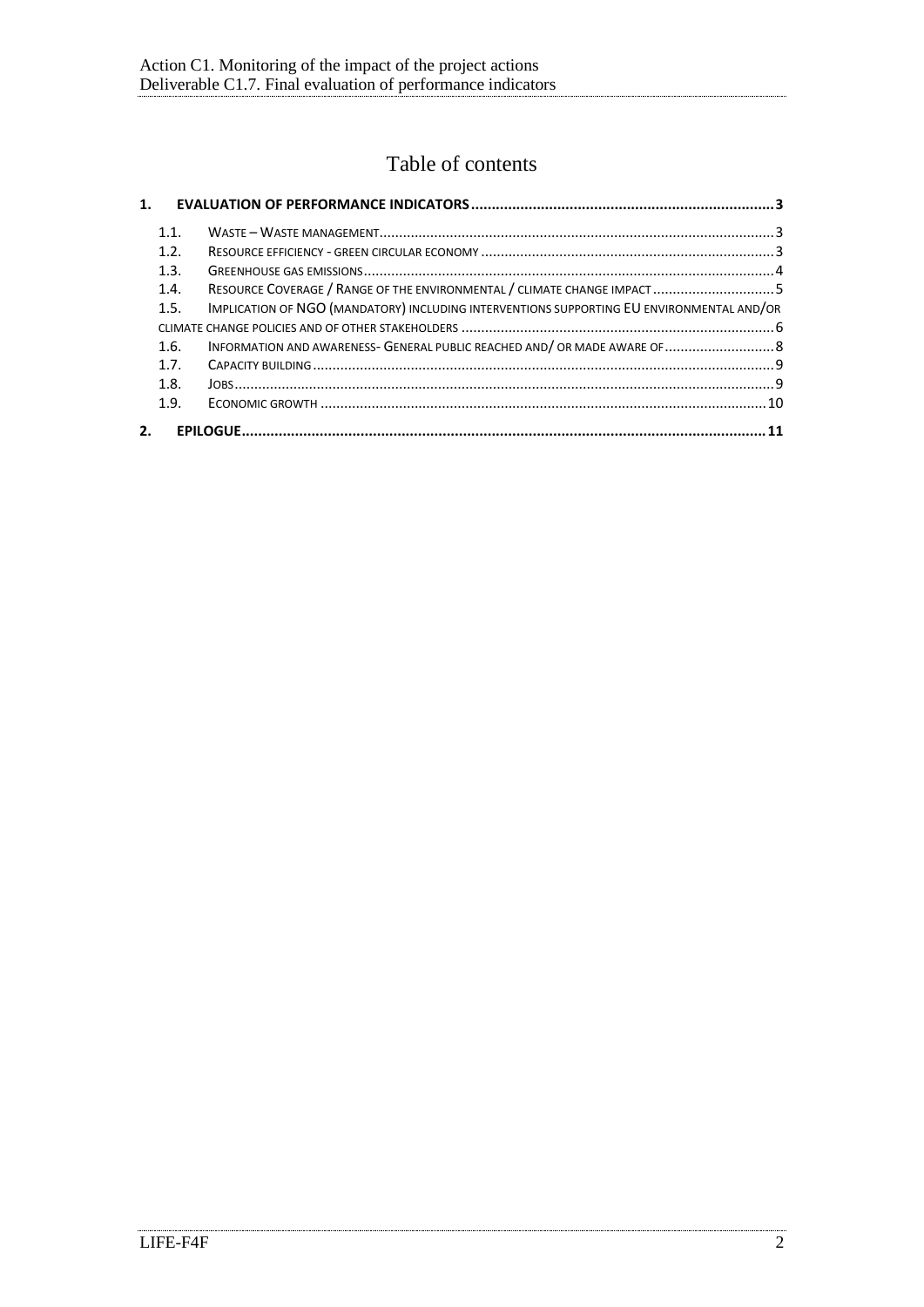# <span id="page-2-0"></span>1. **Evaluation of performance indicators**

Following the first evaluation of the F4F project's performance indicators (PI), in this report the evaluation of the same PI's is presenting for the total period of the project.

The concept for this Action and deliverable is the assessment of the impact of the project's realisation in a variety of parameters during the project's pilot and possible full-scale implementation.

During the project's progress, the first, the second and the third operational period (initial operational period,  $1<sup>st</sup>$  full scale operational period, and  $2<sup>nd</sup>$  optimum full scale operational period) of the project have been concluded. The complete list of key indicators for the project is reproduced below. Concerning the evaluation of performance indicators, from the whole period of the project the following indicators have been assessed, as presented in the paragraphs below.

## <span id="page-2-1"></span>**1.1. Waste – Waste management**

## **Description of indicator and target value**

*Annual reused quantity of food waste: 150 (metric tonnes per year). In total for the 3 periods of the project this is 450 metric tonnes.* 

A high level of consumption and tourist activity in the area is leading to increased waste generation. An estimated thirty thousand (30.000) metric tonnes of food wastes from the hospitality sector are produced in the area of the project annually. The management of waste is a major component of the Local Authorities' annual budget and management should provide optimal savings and benefit the community and the environment.

The project's actions aim to reduce the generated food residues by ~0.5% annually.

#### **Data**

Reused quantity of food waste 2018 (7.5.2018 – 31.10.2018): **149.5 metric tonnes** (diversion from landfill: 0,5%).

Reused quantity of food waste 2019 (3.6.2019 – 31.10.2019): **144.2 metric tonnes** (diversion from landfill: 0,48%).

Reused quantity of food waste 2020 (20/6/20 – 16/12/20): **250.0 metric tonnes** (diversion from landfill: 0,83%).

Total = **543.7** metric tonnes of food residuals (Total diversion from landfill: **1.8%**)

# **Evaluation**

During the whole period of the project, in total **543.7 metric tonnes** have been collected and treated (dried) in the pilot unit. This quantity has been recycled and consequently diverted from landfill. Therefore, this means that from the 30.000 metric tonnes of food waste that are produced in the area of the project from the hospitality sector, the 29.456,03 metric tonnes need to be disposed in landfill, thus 1.8% less. The project's actions diverted on average annually the **0.6%** of the hotels' generated food residues

# <span id="page-2-2"></span>**1.2. Resource efficiency - green circular economy**

#### **Description of indicator and target value**

*No. of companies where green circular economy practices are implemented: 5*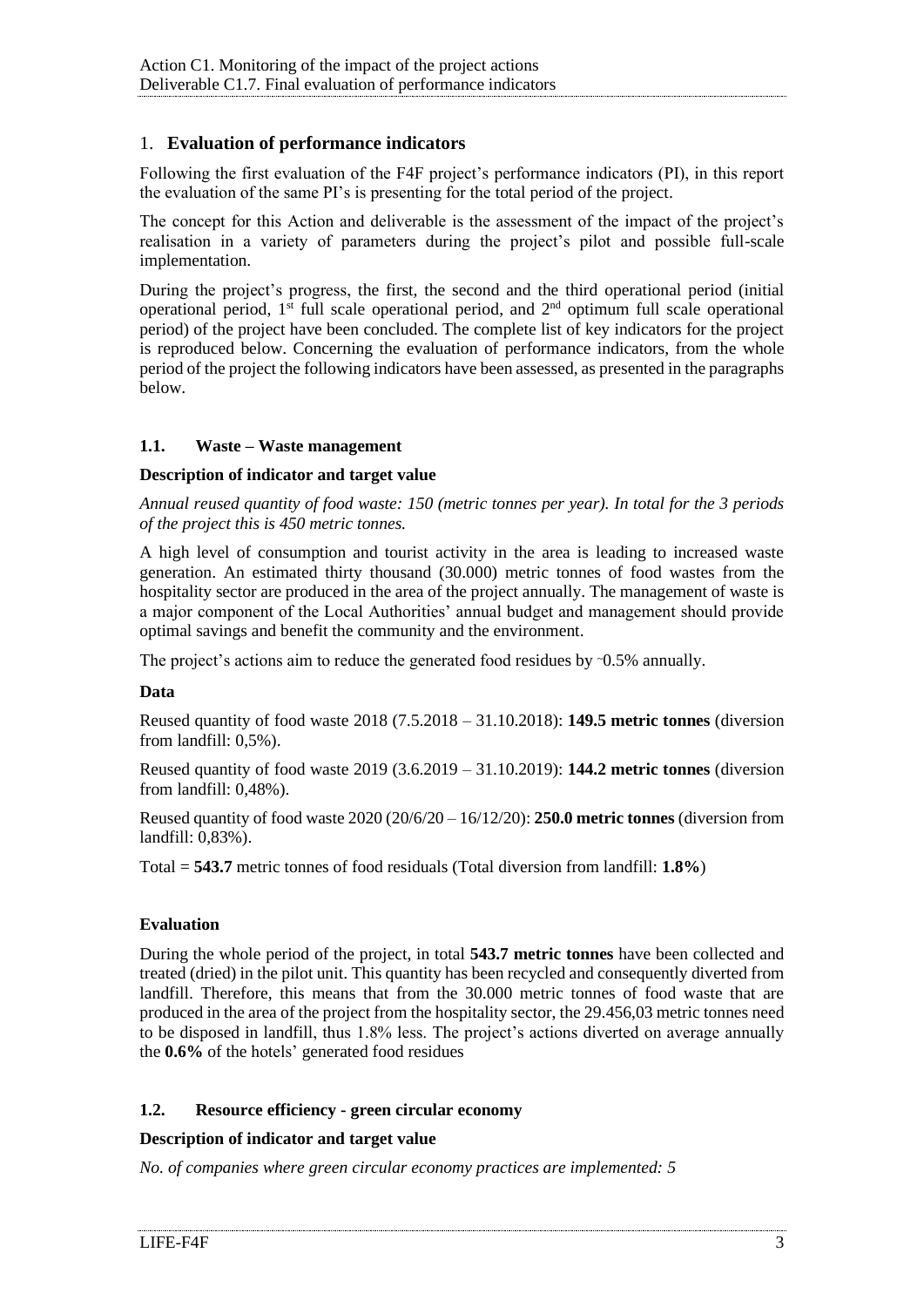During the project and up to the end of it was estimated that at least 5 companies where circular economy practices are implemented will be involved. Such companies are relative to the waste management, hotels, animal farms, etc. When a full unit will be developed more than 50 companies is estimated to be involved.

## **Data**

Number of companies where circular economy practices are implemented (2018): 4 hotels

Number of companies where circular economy practices are implemented (2019): 4 hotels from previous year, 1 new hotel added and 1 catering service. In total 6

Number of companies where circular economy practices are implemented (2020): 5 hotels, 12 supermarket's branches, 1 catering service and 1 restaurant. In total 19

## **Evaluation**

The last operational period of the project, 19 companies where green circular economy practices are implemented have been involved with the project. The project achieved the aimed targets in terms of companies where circular economy practices are implemented.

## <span id="page-3-0"></span>**1.3. Greenhouse gas emissions**

## **Description of indicator and target value**

*Avoidance of GHG emissions*

Avoidance of CO<sup>2</sup> by **50 metric tonnes CO2eq up to the end of the project.** 

Avoidance of Other greenhouse gases (CH4) by **650 metric tonnes CO2eq up to the end of the project.** 

The reduction of GHG contributes positively to the mitigation actions of Climate Change.

# **Data**

The decomposition of food residues disposed in a landfill is estimated that generates between **120** and **220** metric tonnes of biogas (carbon dioxide and methane), which corresponds (assuming that the biogas consists of 53% CH<sup>4</sup> and 47% CO2) to the emission of **1.540** tonnes of carbon dioxide equivalent (t eCO<sub>2</sub>) per tonne of food residues ( $t_{FR}$ ) disposed (CH<sub>4</sub> = 1.445 t  $eCO<sub>2</sub>/t<sub>FR</sub>$  and  $CO<sub>2</sub> = 0.095$  t  $eCO<sub>2</sub>/t<sub>FR</sub>$ ) and 2.545 tonnes of carbon dioxide equivalent per tonne of food residues (FR) disposed (CH<sub>4</sub> = 2,341 t eCO<sub>2</sub>/t<sub>FR</sub> and CO<sub>2</sub> = 0.204 t eCO<sub>2</sub>/t<sub>FR</sub>), respectively.

The F4F process is estimated that emmits  $0.192$  metric tonnes of eCO<sub>2</sub> per input tonne of food residues dried and thus this value extracted from the GHG emissions due to diversion of the food residues from landfill.

During May and October 2018, one hundred and fifty (**149,5**) metric tonnes of hotels' food residues have been diverted from landfill, resulting in the avoidance of **380,4 metric tonnes of CO2eq**. Thirty-seven (**37**) metric tonnes of dried animal feed were produced as a result of the initial operation of the Solar drying/ Pasteurisation pilot unit.

For the period June – October 2019, one hundred and forty-four metric (**144,2**) tonnes of hotels' food residues have been diverted from landfill, resulting in the avoidance of **367,0** metric tonnes of eCO2. Twenty-eight (**28**) metric tonnes of dried animal feed were produced as a result of the second operation period of the Solar drying/ Pasteurisation pilot unit.

For the period June – December 2020, two hundred and fifty metric (**250,0**) tonnes of hotels' food residues have been diverted from landfill, resulting in the avoidance of **636,3** metric tonnes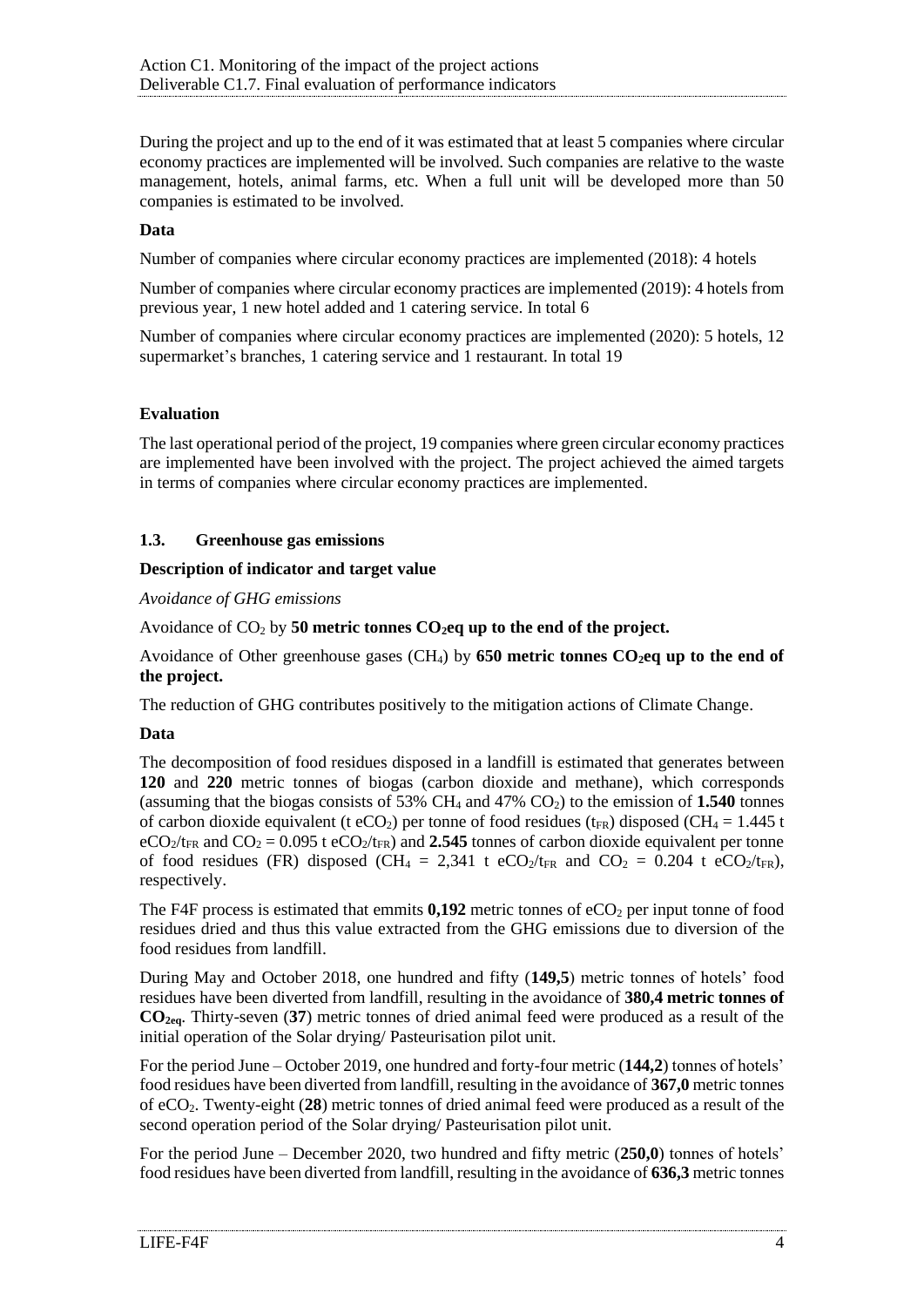of eCO2. Fifty-eight (**58**) metric tonnes of dried animal feed were produced as a result of the second operation period of the Solar drying/ Pasteurisation pilot unit.

During the entire operation of the F4F pilot unit, the emission of **733** - **1.280 metric tonnes of eCO<sup>2</sup>** have been avoided.

Details of each operational period of the project are presented in [Table 1](#page-4-1) and [Table 2.](#page-4-2) Both minimum [\(Table 1\)](#page-4-1) and maximum [\(Table 2\)](#page-4-2) potential biogas generation is included in the calculations.

<span id="page-4-1"></span>Table 1. Food residues diverted and avoided GHG emissions of the F4F Project [*for 120 m<sup>3</sup> of biogas generated per tonne of food residues disposed*].

|                               | Food<br>residuals<br>diverted from<br>landfill | <b>Avoidance</b><br>of eCO <sub>2</sub><br>emissions<br>(CO <sub>2</sub> ) | <b>Avoidance</b><br>of $eCO2$<br>emissions<br>(CH <sub>4</sub> ) | <b>Total</b> | -R4F<br>emissions<br>of $eCO2$ | <b>Net</b><br>avoided<br>eCO <sub>2</sub><br>emissions |
|-------------------------------|------------------------------------------------|----------------------------------------------------------------------------|------------------------------------------------------------------|--------------|--------------------------------|--------------------------------------------------------|
| May - October<br>2018         | 149,5                                          | 14,2                                                                       | 216,0                                                            | 230,2        | 28,7                           | 201,6                                                  |
| <b>June-October</b><br>2019   | 144,2                                          | 13,7                                                                       | 208,4                                                            | 222,1        | 27,7                           | 194,5                                                  |
| <b>June -December</b><br>2020 | 250,0                                          | 23,7                                                                       | 361,4                                                            | 385,1        | 47,9                           | 337,1                                                  |
| <b>Total:</b>                 | 543,7                                          | 51,6                                                                       | 785,9                                                            | 837,4        | 104,3                          | 733,2                                                  |
| KPI                           | 450                                            | 50                                                                         | 650                                                              |              |                                | 700                                                    |

<span id="page-4-2"></span>Table 2. Food residues diverted and avoided GHG emissions of the F4F Project [*for 220 m<sup>3</sup> of biogas per tonne of food residues disposed*].

|                               | Food<br>residuals<br>diverted from<br>landfill | <b>Avoidance</b><br>of $eCO2$<br>emissions<br>(CO <sub>2</sub> ) | <b>Avoidance</b><br>of $eCO2$<br>emissions<br>(CH <sub>4</sub> ) | <b>Total</b> | -R4F<br>emissions<br>of $eCO2$ | <b>Net</b><br>avoided<br>eCO <sub>2</sub><br>emissions |
|-------------------------------|------------------------------------------------|------------------------------------------------------------------|------------------------------------------------------------------|--------------|--------------------------------|--------------------------------------------------------|
| May - October<br>2018         | 149.5                                          | 30,6                                                             | 349.9                                                            | 380,4        | 28,7                           | 351,8                                                  |
| <b>June-October</b><br>2019   | 144,2                                          | 29,5                                                             | 337,6                                                            | 367,0        | 27.7                           | 339,4                                                  |
| <b>June -December</b><br>2020 | 250,0                                          | 51,1                                                             | 585,2                                                            | 636,3        | 47.9                           | 588,4                                                  |
| <b>Total:</b>                 | 543,7                                          | 111,1                                                            | 1272,6                                                           | 1.383,8      | 104,3                          | 1.279,5                                                |
| <b>KPI</b>                    | 450                                            | 50                                                               | 650                                                              |              |                                | 700                                                    |

# **Evaluation**

The pilot Solar drying/ Pasteurisation Pilot Unit has successfully been operated on a consistent basis, with no deviations from the set targets for KPI. Swift Action was taken (additional collection of food residues from supermarkets and the Heraklion army's restaurant) to avoid the consequences of the SARS-Covid 19 pandemic (SARS-CoV-2) and its impact on the tourist sector of Crete (Greece), in 2020-2021.

# <span id="page-4-0"></span>**1.4. Resource Coverage / Range of the environmental / climate change impact**

# **Description of indicator and target value**

*Total human population and area to be affected by the project*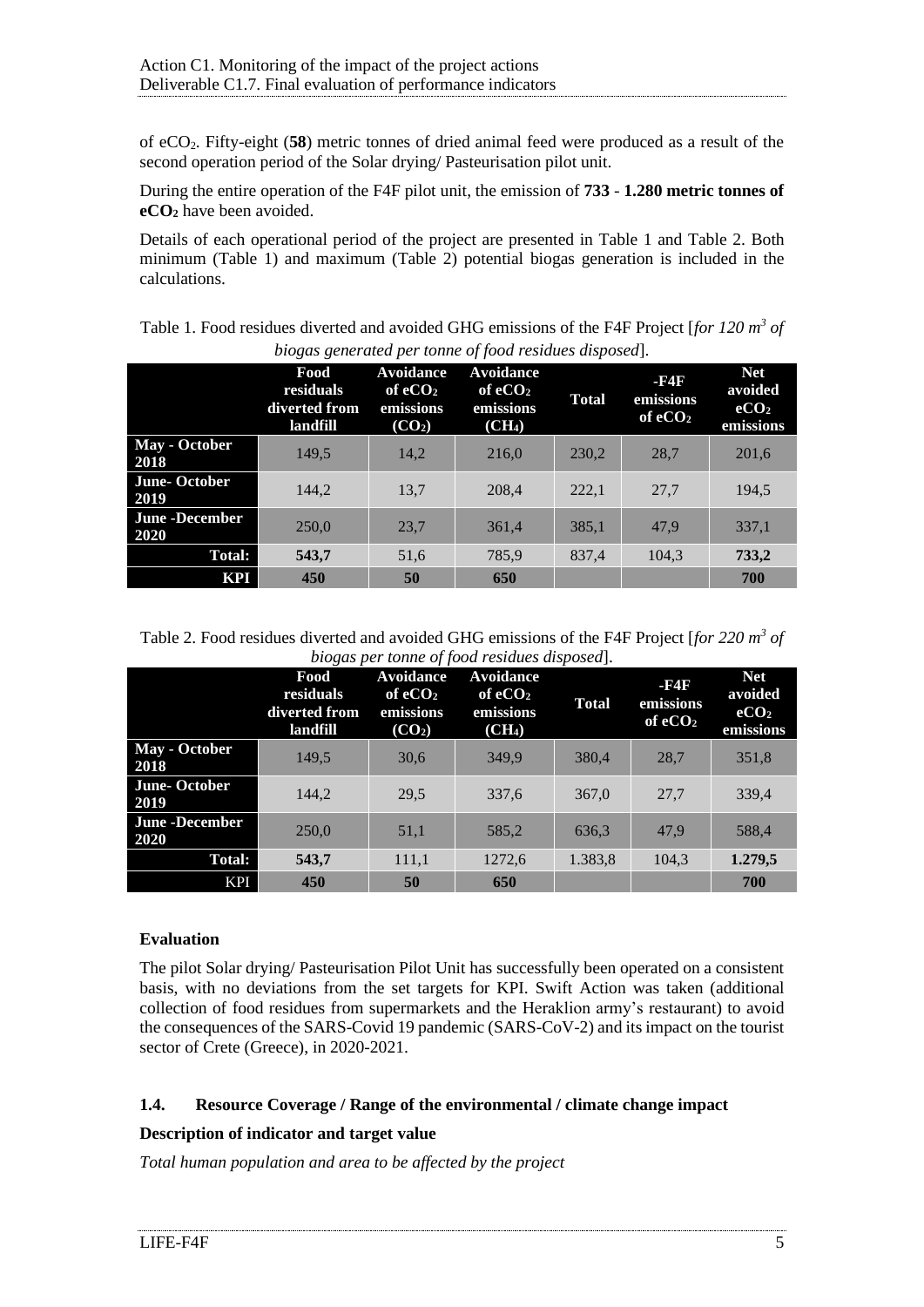Total human population to be affected by the project (mandatory for floods/droughts, air, noise, climate adaptation): **11.000,00 of individuals** to be affected by the project

Permanent Population: **1.000,00 of individuals** to be affected by the project

Visitors / tourists: **10.000,00 of individuals** to be affected by the project

Total area to be affected by the project: **400 km<sup>2</sup> of total area** to be affected by the project

#### **Data**

7 May 2018 – 31 December 2020 (for the three operational periods of the project):

Total human population to be affected by the project (mandatory for floods/droughts, air, noise, climate adaptation): **More than 13.000,00 of individuals** were affected by the project, as more than estimated food waste quantity has been diverted and was utilized.

Permanent Population: **1.250,00 of individuals** was affected by the project

Visitors / tourists: **less than 10.000,00 of individuals** were finally affected by the project, as due to the covid-19 period the visitors / tourist were fewer than initially estimated.

Total area to be affected by the project: **400 km<sup>2</sup> of total area** was finally affected by the project as foreseen. There was any deviation in the estimated area of the project. The main difference is that beyond the hotels that participate in the project, also supermarkets were added, but into the same area.

## **Evaluation**

The project achieved the aimed targets in terms of population and total area.

## <span id="page-5-0"></span>**1.5. Implication of NGO (mandatory) including interventions supporting EU environmental and/or climate change policies and of other stakeholders**

# **Description of indicator and target value**

*NGO: 3*

*Local Authorities: 2*

*Regional Authorities: 1*

*other interventions supporting EU environmental or climate change policies: 1*

#### **Data**

*NGO: 7*

*Local Authorities:* **3**

*Regional Authorities:* **1**

*other interventions supporting EU environmental or climate change policies:* **1**

# **Evaluation**

5 NGOs related to the process have been involved with the F4F project. These are stakeholders mainly involved with the waste management, food waste "producers", local authorities, as well as feed producing entities, in a meaningful way.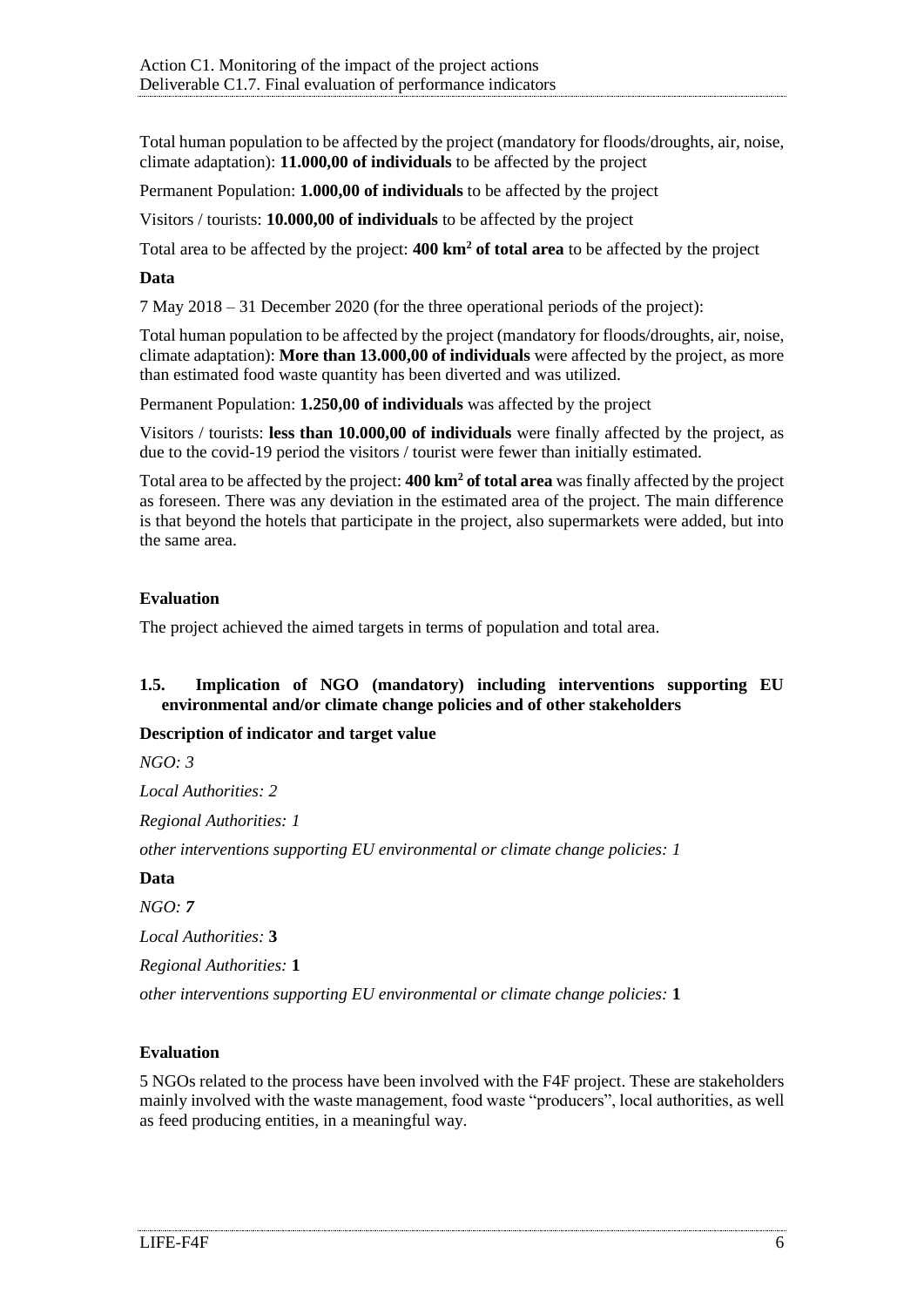# **From the waste management sector.**

*Hellenic Solid Waste Management Association* **(HSWMA).** Concerning the waste management sector there was an official communication by HUA (Professor Lasaridi) with the General Secretary of the Management Board (Mr Konstantinos Moustakas) of Hellenic Solid Waste Management Association. Mr Moustakas has been informed about the role and the actions of the F4F project and he was notified for the results and development of the F4F project. Also, as HSWMA is a member of the International Solid Waste Association (ISWA), there is a continuous interaction between members of ISWA and HSWMA. ISWA is the international network of waste professionals and experts whose mission is "to Promote and Develop Sustainable and Professional Waste Management Worldwide and the transition to a circular economy."

**NETWORK OF SOLID WASTE MANAGEMENT BODIES.** The Network of Solid Waste Management Bodies (FODSA Network) is the body of scientific and syndicalism expression of the Solid Waste Management Bodies (FODSA) of the country. Within the LIFE-F4F project, Prof. Manios from HMU had relevant meetings with Mr Papadakis G., the manager director of FOSDA of Herssonissos. The involvement of the FODSA was mainly in the proposals for the waste management municipal taxation according to the new Law 4819/2021.

## **From the sector of the feed entities.**

**The European Association for Animal Production (EAAP)** includes 11 Scientific Commissions, one of which is the Nutrition Commission. Partners from AUA have contacts with the committee of this commission and they have discussed the purpose and the results of the project. Within this contact, the project was hosted at the Annual Scientific Conference organized by EAAP in 2020, where the results and the scientific works realized in the framework of the F4F project were displayed and posted through the EAAP website.

**FEFAC (European Feed Manufacturers' Federation)** represents all European feed industries by providing technical, commercial, and legal support to its members. FEFAC's contribution to the FOOD4FEED project has been significant in providing legal support for the product to be legally marketed in the near future and informing its members about its production and features. FEFAC, aiming to implement the circular economy in its sector, is in constant discussion with the European Union, in order to seriously consider the possibility of using this F4F product as a dietary component at least in pets and in the next future in monogastric productive animals. The ultimate goal is the protection of the environment and natural resources, through the saving and utilization of valuable nutrients of the residues of all kinds of food.

#### **From the animal feeding sector.**

**HELLENIC FUR FEDERATION**. There was an involvement in the project of the Hellenic fur federation by HMU, as the final product has been sent to them and evaluated as feed component for fur animals. There was also a contact, through the Hellenic Fur Federation, with the International Fur Federation, which as an international Federation, is supporting EU on environmental policies and informed project partners about the opportunities of the final product in EU units for fur animals, mainly in Denmark.

**ANIMAL WELFARE ASSOCIATIONS IN HERAKLION OF CRETE.** There was an involvement in the project of the Animal Welfare Association, as the final product has been sent to them and evaluated as feed component for pet animals. There was an interaction concerning some notes for the mixtures of raw materials in order to optimize the final nutrient content.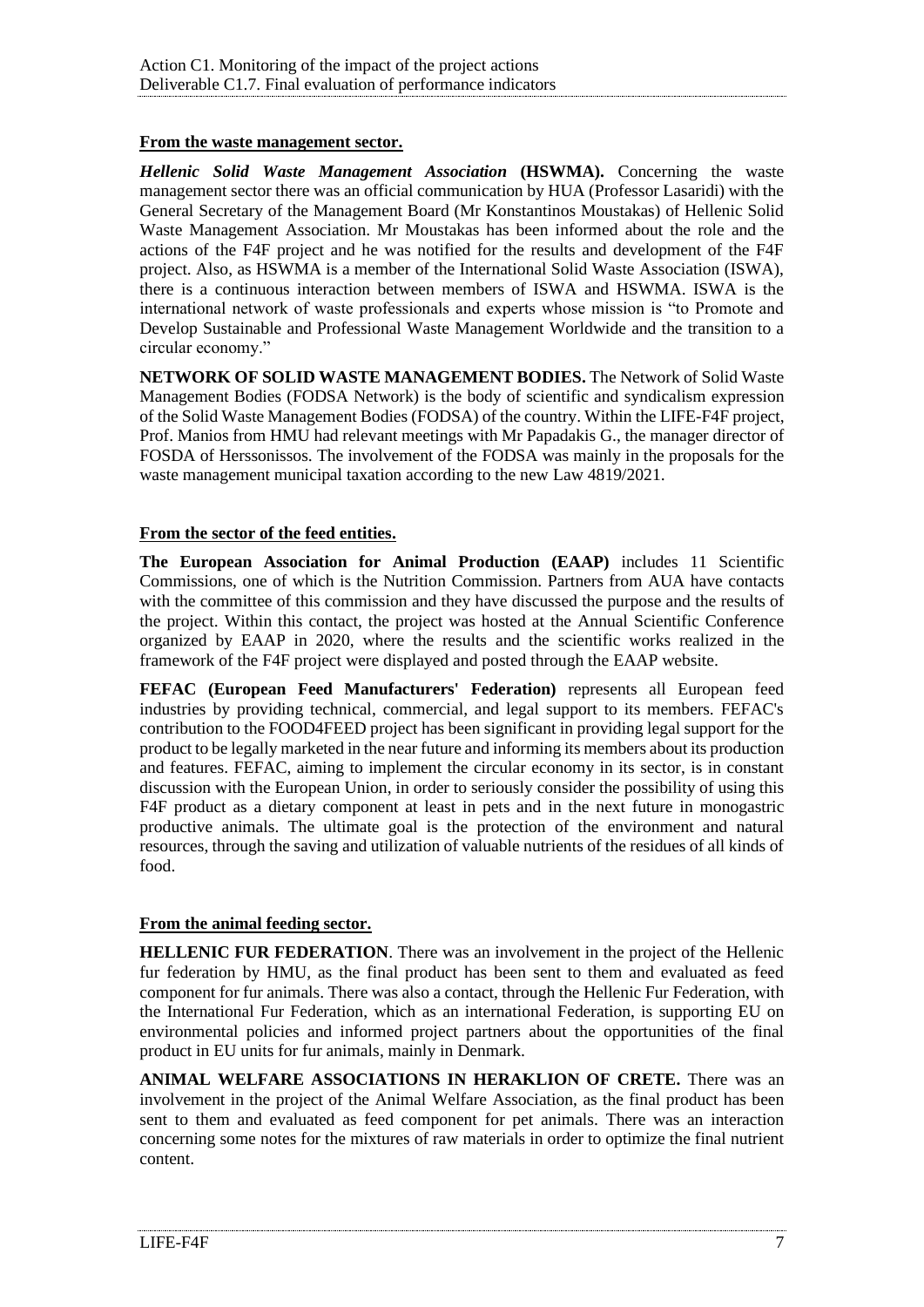# **From the food waste "producers" sector.**

**HELLENIC HOTELIERS' FEDERATION.** Prof Manios, from the project's start up had intent interaction with the hoteliers federation, mainly from the prefecture of Crete. There was a substantial involvement and interest by the federation as many hotel managers were also involved in meetings and discussion, providing advice and suggestions for the needs of hotel units mainly in the food waste production and source separation into their units.

## **Local Authorities**

**Municipality of HERAKLION, Municipality of HERSONISSOS, and Municipality of MALEVIZI.** These three municipalities were involved in the project with the participation of the hotels and supermarkets of their prefecture.

## **Regional Authority**

**From the REGION OF CRETE, the Department of Veterinary** there was an implication concerning the information about the relevant legislation and advises about the full-scale operation unit. It seems that all the previously mentioned indicators have been achieved during the project.

## **Interventions supporting EU environmental or climate change policies**

Contact with a member from the European Commission, with a letter referring the F4F project, the aim, the product, the results, and the requested legislation changes, that should be referred in the commission and taken into consideration.

# <span id="page-7-0"></span>**1.6. Information and awareness- General public reached and/ or made aware of**

#### **Description of indicator**

*Website* (number of individuals reached): 15.000 visits

*Other tools for reaching/raising awareness of the general public*

Events/exhibitions; print; other media (videos, broadcasts): 5,000 individuals

No. of copies of articles, newspapers or brochures distributed (print media): 25

Active participation in evens: 500

*Surveys carried out regarding awareness of the environmental/climate problem addressed (only obligatory for information and awareness projects)*

General public (no. of individuals covered/survey): 500

#### **Data**

*Website* (number of individuals reached) from the beginning of the project up to the end of it: **26,702 visits** (**16,819 unique visits**)

## *Other tools for reaching/raising awareness of the general public*

Events/exhibitions; print; other media (videos, broadcasts): through the dissemination events that the F4F project organize or participate, the printed material distributed, the participation in conferences, the printed and electronic press releases and finally, through the F4F video distribution, more than **8,000 individuals** have been informed.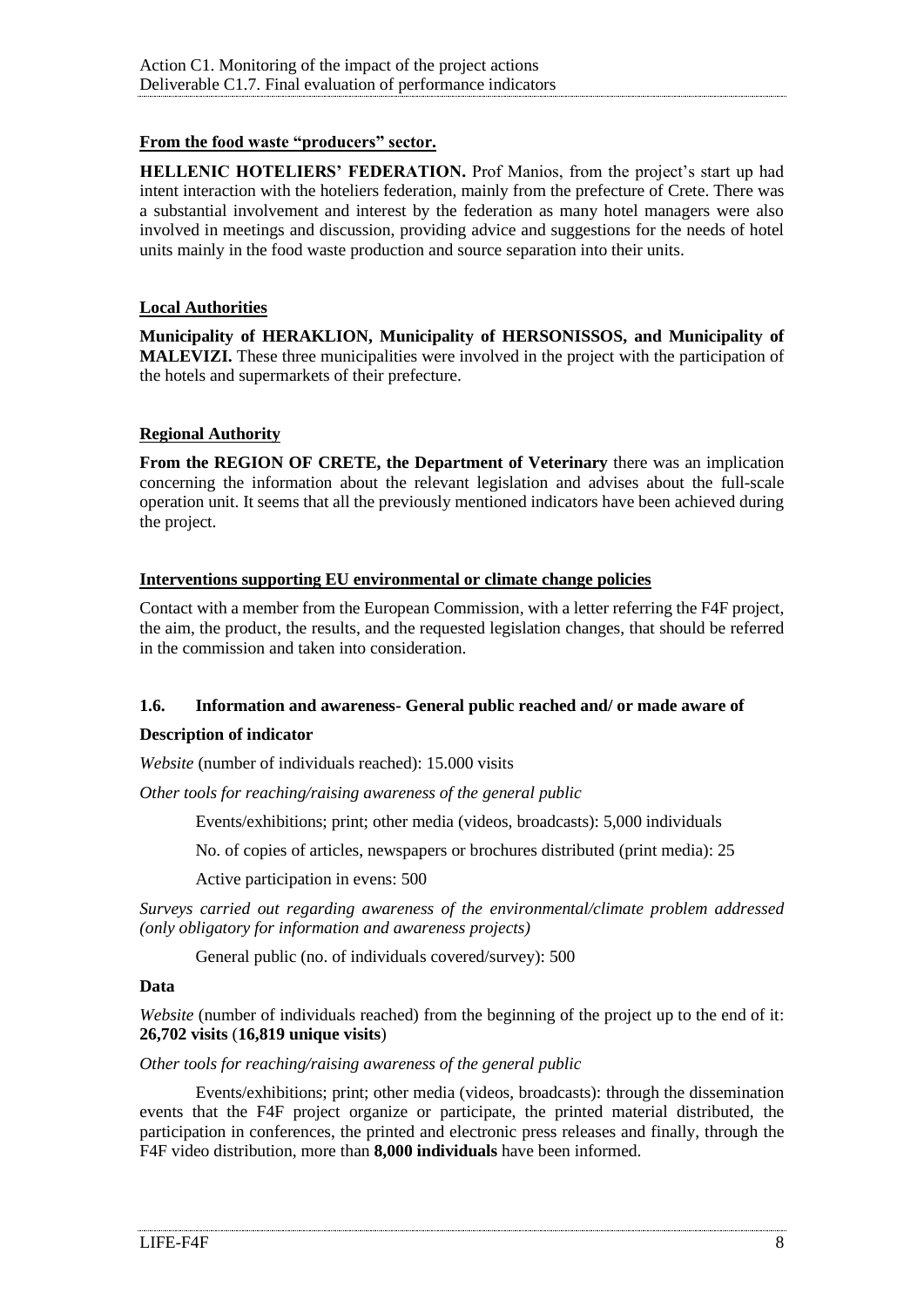No. of copies of articles, newspapers or brochures distributed: more than 23 press releases and 8 articles in newspapers and have been distributed during the project and 3 different leaflets have also been distributed during dissemination events**.** In total **34**.

Active participation in evens: **800**

*Surveys carried out regarding awareness of the environmental/climate problem addressed (only obligatory for information and awareness projects)*

General public (no. of individuals covered/survey): 91 by FUB, 108 by AUA, 12 by HMU and 246 by HUA. In total, **457**

## **Evaluation**

Withing the project's progress seems that indicators that concern information and awareness have been almost all of them achieved. However, it should be mentioned that due to COVID-19, the face-to-face interviews was difficult to be realized.

# <span id="page-8-0"></span>**1.7. Capacity building**

## **Description of indicator**

*Networking and other professional training or education*

**Professionals** (No. of individuals trained): 200

**Networking** (No. of individuals): 80

**Conferences** (No. of individuals): 50

**Open days – workshops** (No. of individuals trained): 200

#### **Data**

Professionals (No. of individuals trained): **420**

Networking (No. of individuals): **120**

Conferences (No. of individuals trained): **195**

Open days – workshops (No. of individuals trained): **360**

#### **Evaluation**

The project achieved the aimed targets in terms of capacity building.

#### <span id="page-8-1"></span>**1.8. Jobs**

#### **Description of indicator and target value**

| Full-time equivalents (FTE) | - Permanent (no. of FTE): $12,00$ |
|-----------------------------|-----------------------------------|
|                             | Unskilled: 2,00                   |
|                             | Skilled: 10,00                    |
|                             |                                   |

#### **Data**

| Full-time equivalents (FTE) | - Permanent (no. of FTE): $18,00$ |
|-----------------------------|-----------------------------------|
|                             | Unskilled: 9,00                   |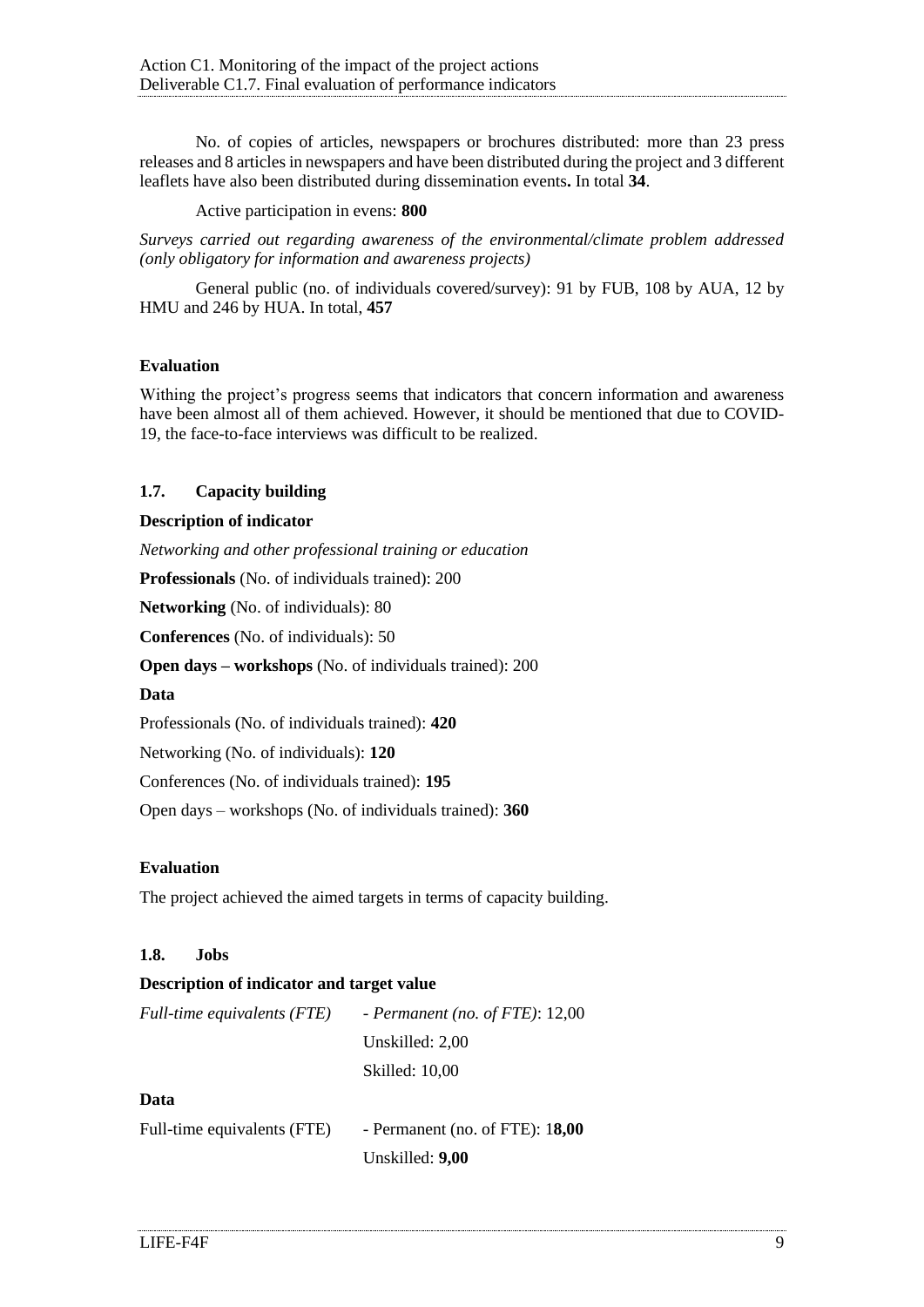#### Skilled: **9,00**

#### **Evaluation**

For the operation of the pre-treatment unit 4 unskilled people will be requested (hand sorting), 1 for the general overview of the operation of the drying unit and 4 for the food waste collection support. The skilled permanent staff will be 1 manager, 1 production engineer/supervisor, 1 Sub-engineer / general duties, 1 secretarial support, 1 chemist for the requested analyses of the produced products and 4 drivers. The indicators concerning creation of jobs have been achieved.

## <span id="page-9-0"></span>**1.9. Economic growth**

#### **Description of indicator and target value**

Running cost/ operating costs during the project and expected (in case of continuation/ replication/ transfer after the project period):  $200,000,00 \in \text{/year}$ 

Capital cost expected (in case of replication/ transfer/ continuation after the project):  $1,500,000,00 \in$ 

Savings/ revenue expected in case of replication/ transfer/ continuation after the project: 2,000,000 €/year

Payback time: 3 years

*Continuation/replication/transfer scope: Continuation and replication: 1*

*Continuation - Bank loans and others: 1 Replication - Public funding & bank loans:* 3

#### **Data**

According to the F4F – BPLAN that has been developed, two scenarios have been evaluated for a full-scale unit with capacity of more than 10,000tn/year.

#### **1 st scenario.**

Development of 4 solar drying units (12m width and 120m length each one), with all required equipment and the relevant pre-treatment unit.

Running cost/ operating costs expected, in case of replication, after the project period: about 600,000.00 €/year.

Capital cost expected, in case of replication, after the project is estimated at about **4,250,000.00 €**

Savings/ revenue expected in case of replication/ transfer/ continuation after the project: **500,000.00 – 700,000.00** €/year

Payback time: **4.7 – 6.3** years

*Continuation/replication/transfer scope: Continuation and replication: 1*

*Continuation - Bank loans and others: 1 Replication - Public funding & bank loans:* 3

## **2 nd scenario.**